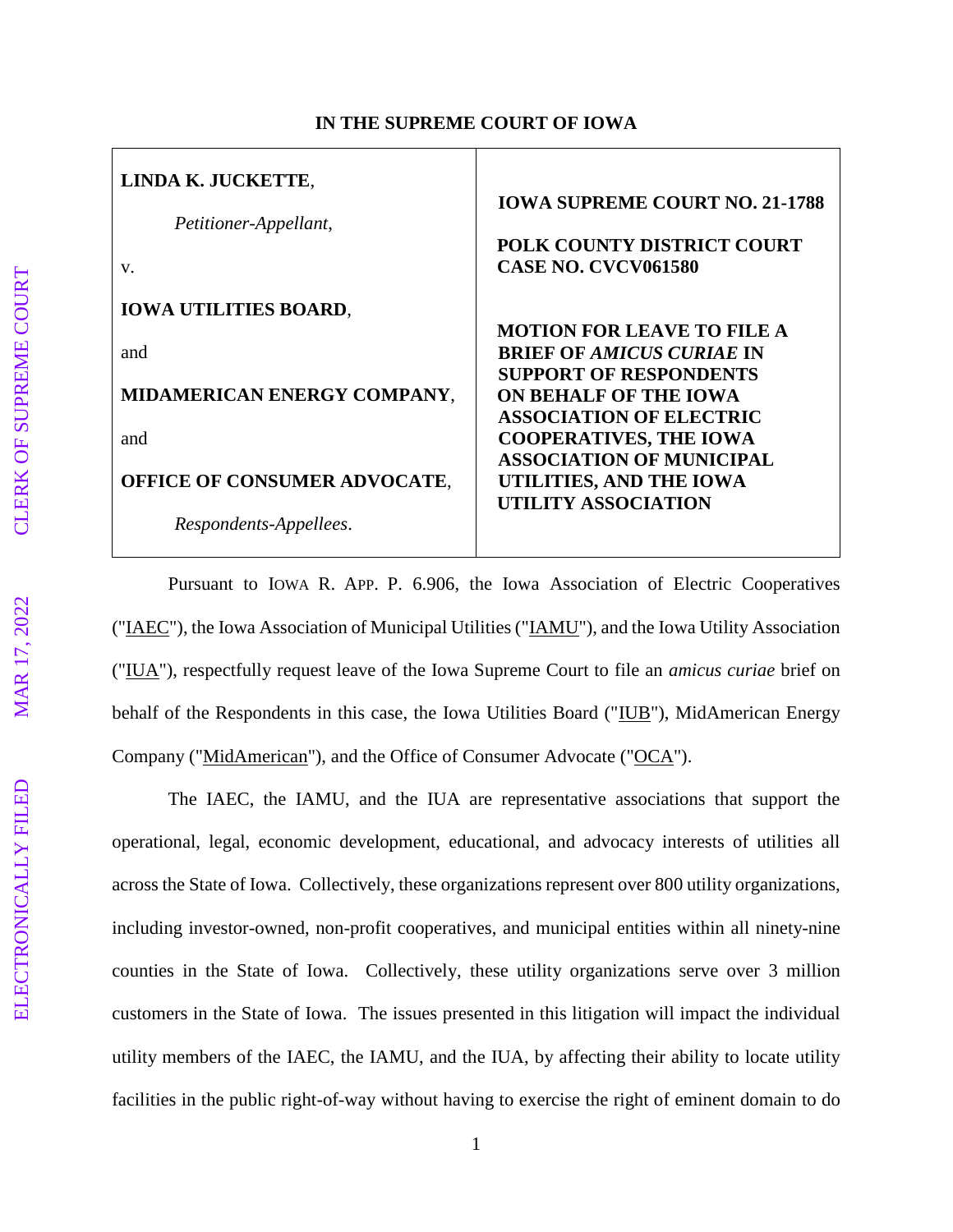so. Therefore, this Court should take into consideration the unique viewpoints, information, and arguments hereby submitted by prospective *Amici*. *See* IOWA R. APP. P. 6.906(4)(*a*)(3).

A proposed Brief has been filed in tandem with this Motion for Leave, and has been duly served on all parties to this litigation. Prospective *Amici* respectfully request they be granted *amicus curiae* status in the above-captioned action.

**Dated:** March 17, 2022.

*/s/Dennis L. Puckett* AT #0006476 */s/ Amanda James* AT #0009824 /s/ *Colin C. Smith* AT #0011362 **SULLIVAN & WARD, P.C.** 6601 Westown Parkway, Suite #200 W. Des Moines, IA 50266-7733 E.: dpuckett@sullivan-ward.com

Ph.: #(515) 244-3500

*COUNSEL ON BEHALF OF* **AMICI** *IOWA ASSOCIATION OF ELECTRIC COOPERATIVES, IOWA ASSOCIATION OF MUNICIPAL UTILITIES, AND IOWA UTILITY ASSOCIATION*